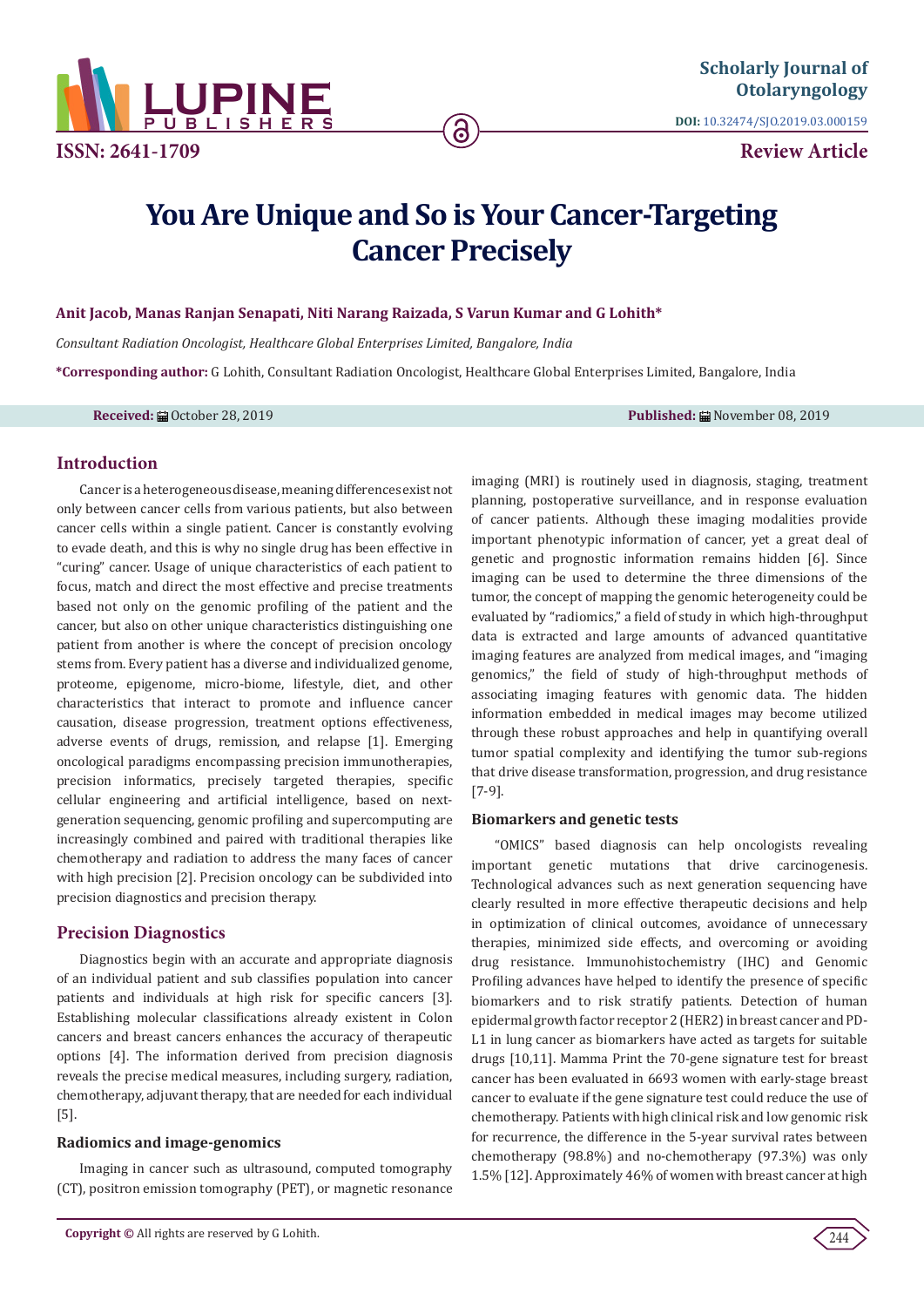clinical risk might not require chemotherapy and that the 70-gene signature could aid in treatment decisions, similarly Oncotype Dx generates a recurrence score (0–100) by analyzing the expression of 21 genes. Survival rates of patients with high recurrence scores (31 and higher) have been improved by adjuvant chemotherapy, whereas patients with low recurrence scores are unlikely to get benefits from the chemotherapy [13,14].

#### **Liquid biopsies in precision medicine**

Predicting, diagnosing and monitoring tumors through noninvasive methods represent an important paradigm shift in precision medicine. Liquid biopsy is the analysis of circulating tumor cells (CTCs) and cell-free circulating nucleic acids, circulating tumor DNA (ctDNA) and exosomes) released in the peripheral blood from the primary tumor and/or metastatic deposits. A liquid biopsy or a simple blood sample can provide the genetic landscape and epigenetic characteristics of every cancerous lesion and offer the opportunity to dynamically track genetic and epigenetic changes. Treatment responses and resistance can be predicted. Details of the tumor genetic profile can enable the prediction of disease progression and response to therapies. Liquid biopsy can be used in cancer screening, patient stratification, and monitoring. In addition, short ctDNA fragments harbor the footprints of transcription factors, which could indicate the cell-type origin of pathological states, such as cancer [15]. However, knowledge regarding the physiology or biology of ctDNA, where it originates and how it moves into the circulation is sparse and obviously, more research is needed to answer these questions.

#### **Artificial intelligence in precision medicine**

Digital health, disruptive technologies such as biotechnology, wearable sensors, or artificial intelligence (AI) are gradually leading to three major directions

- a) Making patients the point-of-care
- b) Big huge data that require advanced analytics
- c) Formulate the foundation of precision medicine

IBM Watson with its program provides clinicians with evidencebased treatment options. Watson for Oncology has an advanced ability to analyze structured and unstructured data in selecting a treatment pathway. Then by combining attributes from the patient's file with clinical expertise, external research, and data, the program identifies potential treatment plans for a patient [16]. Oncological development of pharmaceuticals and clinical trials take sometimes, more than a decade and costs billions of dollars. Speeding it up and making it more cost-effective would have an enormous effect on today's health care and how innovations reach everyday medicine. Artificial intelligence usage with supercomputers could root out therapies from a database of molecular structures such as the one tried for Ebola virus by Atom-wise Company [17].

## **PDX mODELS**

PDX models use tumor fragments from cancer patients and are implanted into immune-deficient mice. Mice harboring the PDX tumor fragment is tested and treated with multiple drugs to be tested and the efficacy of a drug can be predicted before being prescribed to the actual patient. Thus, PDX is a platform that provides evidence-based guidelines in choosing the correct and most effective drug to be prescribed to the specific cancer patient and important pathway for precision medicine [18]. Establishing PDX models worldwide reflects the high expectations of translating preclinical research to the clinic. EurOPDX launched cBio Portal, where information on models and their molecular annotation have been opened to the public to provide a platform of PDX studies [19].

## **Precision Therapeutics**

Precision therapy matches the most effective treatment to the individual cancer patient based on the molecular profiling of the specific cancer and can be divided into two categories that include precision chemo-targeted therapy and precise therapeutic procedures. Precision chemo-targeted therapy is the use of the correct drugs prescribed that assures maximum benefit with minimum risk or toxicity for the patient. Precise Therapeutic measures could include surgery and radiation therapy tailored to the for individual patient's needs.

#### **Targeted therapy**

The most well-known and one of the earliest target-based treatments against breast cancer are directed at the HER2. Trastuzumab is a monoclonal antibody targeting HER2 and is used in patients with breast cancers overexpressing this receptor and inhibits the activity of HER2 expression. 469 women with metastatic breast cancer overexpressing HER2, standard chemotherapy with Trastuzumab attenuated disease progression compared to standard chemotherapy alone (median, 4.6 vs. 7.4 months). Survival time (median, 20.3 vs. 25.1 months) was also improved by the addition of trastuzumab to the chemotherapy [20]. Epidermal growth factor receptor (EGFR) inhibitor gefitinib has accelerated target-based therapy in lung cancer patients replacing cytotoxic chemotherapy for first-line therapy.(19). ALK is a cell surface protein that stimulates signaling pathways, such as the Ras/ Raf/MEK, PI3-K/mTOR, and Janus kinase (JAK)/signal transducer and activator of transcription (STAT) pathways and is activated by gene translocation and fusion with other genes. Crizotinib is an FDA-approved inhibitor of anaplastic lymphoma kinase (ALK), Ros proto-oncogene 1 (ROS1), and Met proto-oncogene (MET) [21].

Poly ADP-ribose polymerase (PARP) inhibitors are one of the most promising new classes of oncology drugs that target the DNA damage response and DNA repair. The PARP enzyme is important in the repair of single-stand DNA breaks and inhibitors of PARP prevent DNA repair, leading to cell death. These inhibitors are especially effective against cancer cells exhibiting gene mutations that are critical in the process of homologous recombination, a process that is crucial for repairing double-stranded DNA breaks. For example, the presence of the BRCA mutation and treatment with a PARP inhibitor, which blocks single strand DNA break repair, will lead to cell death. In a clinical trial, olaparib was beneficial against breast cancer [22].

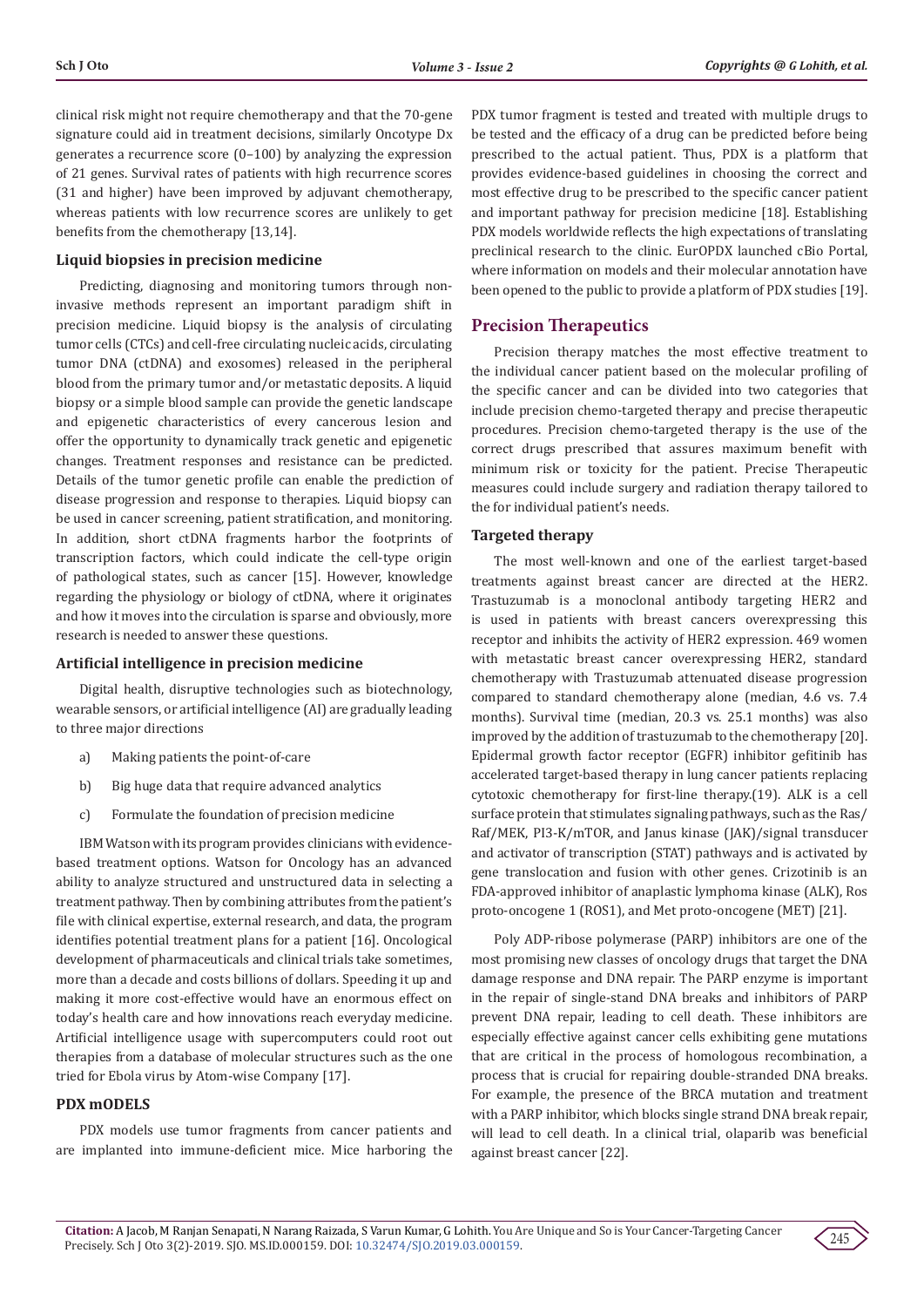## **Immunotherapy**

A deeper understanding of tumor-immune interactions and development of immune checkpoint inhibitors has dramatically changed the therapeutic landscape of melanoma, NSCLCs and other malignancies. The immune system recognizes and is poised to eliminate cancer [23]. Pembrolizumab has been the most widely tested PD-1 inhibitor. In May 2017, it has been approved as firstline therapy in metastatic non-squamous NSCLC with combination of pemetrexed and carboplatin for patients with, independent of PD-L1 expression. Pembrolizumab has been approved for unresectable or metastatic tumor that expresses either microsatellite instability-high (MSI-H) or mismatch repair deficient biomarker [24]. Enthusiasm for immunotherapy has surged beyond targeting CTLA-4 and PD-1 pathways. Additional immune regulators, both stimulatory and inhibitory, are being explored as potential targets for cancer immunotherapy. Novel insights into neo-antigens and combination with immune checkpoint inhibition have breathed new life into cancer vaccines, which had been tested for decades with little success. Adoptive cell transfer of autologous T cells selected for tumor reactivity and genetically engineered T cells with chimeric antigen receptors targeting tumor antigens have demonstrated promise in melanoma and other cancer types. As new immunotherapies expand the arsenal of cancer therapies, deeper mechanistic insight will be required to inform clinical decisions. The exciting advances toward understanding and delivering precision immunotherapy are poised to change the way cancer is treated [25].

## **Nanotechnology**

Utilization of nanotechnology has been tried for the development of new Nano-carrier systems that have the potential to provide an improved chemotherapeutic delivery through increased solubility and sustained retention. Targeted delivery of drug incorporated nanoparticles, through conjugation of tumorspecific cell surface markers, such as tumor-specific antibodies or ligands, which can enhance the efficacy of the anticancer drug and reduce the side effects. Additionally, multifunctional characteristics of the nano-carrier system would allow for simultaneous imaging of tumor mass, targeted drug delivery and monitoring (Theranostics) [26]. Nanoparticles can be engineered to avoid biological and biophysical barriers. Biological barriers might arise in the form of tight junctions between epithelial cells, as is the case for the blood–brain barrier (BBB), which impedes the extravasation of vascularly injected agents. Nanotechnology-based systems have shown efficacy in crossing the BBB by virtue of the properties of their constituent core materials. Endothelial vascular permeability might be increased by the co-administration of a bradykinin antagonist120. This indicates a strategy for the enhancement of EPR targeting of Nano vectors [27].

# **CRISPR gene-editing system**

CRISPR DNA-cutting technique is used to delete programmed death-1 (PD-1) receptor and remove and replace defective T-cell receptors (TCR) with a new receptor that is engineered to sound the alarm against specific cancers (NYCE T-cells). Blood will be collected from patients and T-cells will be isolated and edited with

CRISPR before re-infusion back into the subjects. Basically, the study will convert normal human immune cells into cancer cell killers UCART019 is a type of CAR T-cell therapy that uses CRISPR to introduce a protein that enables T-cells to effectively recognize and kill cells expressing a protein called CD19, which is common in B-cell lymphoma and leukemia.. Two further clinical trials using CRISPR as a cancer immunotherapy also are ongoing in China. A Phase 2 clinical trial (NCT03081715) is investigating PD-1 knockout T-cells in an estimated 21 esophageal cancer patients. A Phase 1/2 trial (NCT03166878) is investigating UCART019 in up to 80 patients with B-cell lymphoma and leukemia [28].

## **Radio sensitivity index: precision radiotherapy**

Torres-Roca et.al sought to identify genes correlated with RT response in 35 of the NCI-60 cell lines; they assessed the genetic contributions to radio sensitivity by quantifying the surviving fraction following exposure of the cell lines to a standard radiation dose of 2 Gy (the SF2 assay). [29]. Eschrich et.al subsequently expanded the model to 48 of the NCI-60 cell lines and included biological variables such as the mutation status of RAS and TP53, as well as tissue of origin. Using these data, a rank-based linear algorithm was created to calculate a radio-sensitivity index (RSI) [30]. The RSI has now been evaluated in independent cohorts spanning multiple tissue lineages [31]. The RSI has a demonstrated ability to predict for 5-year progression-free survival (PFS) and 5- year distant metastasis–free survival in two distinct NCI breast cancer database sets. The survival benefit was noted in patients treated with RT who were found to be radiosensitive (defined as an RSI above the 25<sup>th</sup> percentile) compared with those who were found to be radio-resistant (RSI below the  $25<sup>th</sup>$  percentile). No difference in survival was noted between radiosensitive vs. radioresistant patients who were not treated with RT, further supporting the predictive value of the RSI as it relates to radiation treatment and helps in high precision and personalized step towards genomic based radiation dosing [32,33].

## **Tumor treating fields in glioblastoma multiforme**

TT Fields is an antimitotic treatment modality that interferes with glioblastoma cell division and organelle assembly by delivering low intensity alternating electric fields to the tumor. Investigators delivered TT Fields treatment through 4 transducer arrays with 9 insulated electrodes each placed on the shaved scalp and connected to a portable device set to generate 200-kHz electric fields within the brain. Adding tumor-treating fields (TT Fields) to temozolomide resulted in improved progression-free survival (PFS) and overall survival (OS) for patients with glioblastoma (GBM), according to a final analysis of results from the EF-14 trial. The addition of TT Fields did not lead to a significant increase in rates of systemic adverse events (AEs) compared with temozolomide monotherapy (48% vs. 44%) [33,34].

# **Conclusion**

Precision medicine requires a myriad of disruptive technologies to be implemented into developing treatments, practicing medicine, and delivering care. Because every single cancer patient exhibits a different genetic profile and the profile can change over time, more

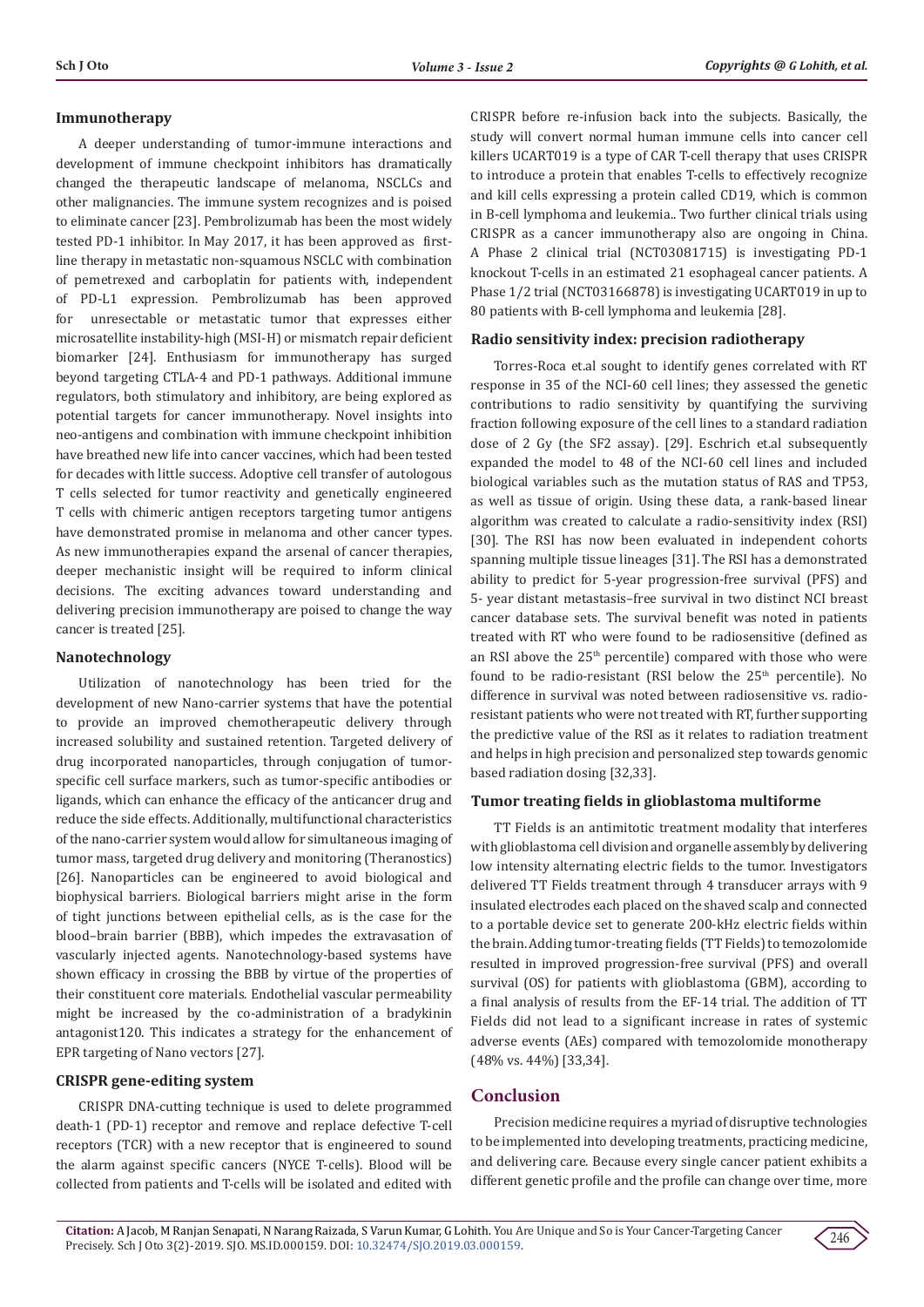patients will benefit if therapeutic options can be tailored to that individual, thus avoiding the idea that "one-size-fits-all", Instead of applying a one-size-fits-all treatment, precision medicine's mantra is to provide the right treatment for the right patient at the right time.

## **References**

- 1. [Bode AM, Dong Z \(2007\) Precision oncology- the future of personalized](https://www.ncbi.nlm.nih.gov/pubmed/29872692)  [cancer medicine? NPJ Precis Oncol 1\(1\): 2.](https://www.ncbi.nlm.nih.gov/pubmed/29872692)
- 2. [Bode, AM, DongZ \(2018\) Precision oncology- Recent advances in](https://www.nature.com/articles/s41698-018-0055-0)  [precision oncology research. npj Precision Oncology 2\(11\).](https://www.nature.com/articles/s41698-018-0055-0)
- 3. [Friedman AA, Letai A, Fisher DE1, Flaherty KT \(2015\) Precision](https://www.ncbi.nlm.nih.gov/pubmed/26536825)  [medicine for cancer with next-generation functional diagnostics.](https://www.ncbi.nlm.nih.gov/pubmed/26536825) Nat Rev Cancer [15\(12\): 747-756.](https://www.ncbi.nlm.nih.gov/pubmed/26536825)
- 4. [Dienstmann R, Vermeulen L, Guinney J, Kopetz S, Tejpar S, et al.](https://www.ncbi.nlm.nih.gov/pubmed/28050011)  [\(2017\) Consensus molecular subtypes and the evolution of precision](https://www.ncbi.nlm.nih.gov/pubmed/28050011)  [medicine in colorectal cancer.](https://www.ncbi.nlm.nih.gov/pubmed/28050011) Nat Rev Cancer 17(2): 79-92.
- 5. [Cao Y \(2017\) EBV based cancer prevention and therapy in](https://www.researchgate.net/publication/316937737_EBV_based_cancer_prevention_and_therapy_in_nasopharyngeal_carcinoma)  [nasopharyngeal carcinoma.](https://www.researchgate.net/publication/316937737_EBV_based_cancer_prevention_and_therapy_in_nasopharyngeal_carcinoma) npj Precision Oncology 10.
- 6. [Swanton C \(2012\) Intratumor heterogeneity: evolution through space](https://www.ncbi.nlm.nih.gov/pubmed/23002210)  [and time. Cancer Res 72\(19\): 4875-4882.](https://www.ncbi.nlm.nih.gov/pubmed/23002210)
- 7. [Chong Y, Kim JH, Lee HY, Ahn YC, Lee KS, et al. \(2014\) Quantitative CT](https://www.ncbi.nlm.nih.gov/pubmed/24586348)  [variables enabling response prediction in neoadjuvant therapy with](https://www.ncbi.nlm.nih.gov/pubmed/24586348)  [EGFR-TKIs: are they different from those in neoadjuvant concurrent](https://www.ncbi.nlm.nih.gov/pubmed/24586348)  [chemoradiotherapy?. PLoS One 9\(2\): 88598.](https://www.ncbi.nlm.nih.gov/pubmed/24586348)
- 8. [Divine MR, Katiyar P, Kohlhofer U, Quintanilla-Martinez L, Pichler BJ, et](https://www.ncbi.nlm.nih.gov/pubmed/26659350)  [al. \(2016\) A population-based Gaussian mixture model incorporating](https://www.ncbi.nlm.nih.gov/pubmed/26659350)  [18F-FDG PET and diffusion-weighted MRI quantifies tumor tissue](https://www.ncbi.nlm.nih.gov/pubmed/26659350)  [classes. J Nucl Med 57\(3\): 473-479.](https://www.ncbi.nlm.nih.gov/pubmed/26659350)
- 9. Messiou C, Orton M, Ang JE, Collins DJ, Morgan VA, Mears D, et al. (2012) Advanced solid tumors treated with cediranib: comparison of dynamic contrast-enhanced MR imaging and CT as markers of vascular activity. Radiology 265: 426-436.
- 10. [Moelans CB, Kibbelaar RE, van den Heuvel MC, Castigliego D, de Weger](https://www.ncbi.nlm.nih.gov/pubmed/20203372)  [RA, et al. \(2010\) Validation of a fully automated HER2 staining kit in](https://www.ncbi.nlm.nih.gov/pubmed/20203372)  breast cancer. Cell Oncol [32\(1-2\): 149-155.](https://www.ncbi.nlm.nih.gov/pubmed/20203372)
- 11. [Rangachari D, VanderLaan PA, Shea M, Le X, Huberman MS, et al.](https://www.ncbi.nlm.nih.gov/pubmed/28104537)  [\(2017\) Correlation between classic driver oncogene mutations in](https://www.ncbi.nlm.nih.gov/pubmed/28104537)  EGFR, ALK, or ROS1 and 22C3-PD-L1 >  $/$  = 50% Expression in lung adenocarcinoma. J Thorac Oncol 12(5): 878-883.
- 12. [Fatima Cardoso, Laura J van't Veer, Jan Bogaerts, Leen Slaets, Giuseppe](https://www.nejm.org/doi/full/10.1056/NEJMoa1602253)  [Viale, et al. \(2016\) 70-Gene signature as an aid to treatment decisions](https://www.nejm.org/doi/full/10.1056/NEJMoa1602253)  [in early-stage breast cancer.](https://www.nejm.org/doi/full/10.1056/NEJMoa1602253) N Engl J Med 375: 717-729.
- 13. [Cronin M, Sangli C, Liu ML, Pho M, Dutta D, et al. \(2007\) Analytical](https://www.ncbi.nlm.nih.gov/pubmed/17463177)  [validation of the oncotype DX genomic diagnostic test for recurrence](https://www.ncbi.nlm.nih.gov/pubmed/17463177)  [prognosis and therapeutic response prediction in node-negative,](https://www.ncbi.nlm.nih.gov/pubmed/17463177)  [estrogen receptor-positive breast cancer.](https://www.ncbi.nlm.nih.gov/pubmed/17463177) Clin Chem 53(6): 1084- [1091.](https://www.ncbi.nlm.nih.gov/pubmed/17463177)
- 14. [Sparano JA, Paik S \(2008\) Development of the 21-gene assay and its](https://www.ncbi.nlm.nih.gov/pubmed/18258979)  [application in clinical practice and clinical trials.](https://www.ncbi.nlm.nih.gov/pubmed/18258979) J Clin Oncol 26(5): [721-728.](https://www.ncbi.nlm.nih.gov/pubmed/18258979)
- 15. [Junyun Wang, Shuang Chang, Guochao Li, Yingli Sun \(2017\) Application of](https://www.ncbi.nlm.nih.gov/pubmed/28744793)  [liquid biopsy in precision medicine: opportunities and challenges.](https://www.ncbi.nlm.nih.gov/pubmed/28744793) Front Med [11\(4\): 522-527.](https://www.ncbi.nlm.nih.gov/pubmed/28744793)
- 16. [Shermer M \(2017\) Artificial intelligence is not a threat yet. Sci Am](https://www.scientificamerican.com/article/artificial-intelligence-is-not-a-threat-mdash-yet/) [Atom wise finds first evidence towards new Ebola treatments 316: 3-77.](https://www.scientificamerican.com/article/artificial-intelligence-is-not-a-threat-mdash-yet/)
- 17. [Gao H \(2015\) High-throughput screening using patient-derived tumor](https://www.ncbi.nlm.nih.gov/pubmed/26479923) [xenografts to predict clinical trial drug response.](https://www.ncbi.nlm.nih.gov/pubmed/26479923) Nat Med 21:1318- [1325.](https://www.ncbi.nlm.nih.gov/pubmed/26479923)
- 18. [Townsend EC \(2016\) The public repository of xenografts enables](https://www.ncbi.nlm.nih.gov/pubmed/27070704) [discovery and randomized phase II-like trials in mice.](https://www.ncbi.nlm.nih.gov/pubmed/27070704) Cancer Cell 29: [574-586.](https://www.ncbi.nlm.nih.gov/pubmed/27070704)
- 19. [Slamon DJ, Leyland Jones B, Shak S, Fuchs H, Paton V, et al. \(2001\)](https://www.ncbi.nlm.nih.gov/pubmed/11248153) [Use of chemotherapy plus a monoclonal antibody against HER2](https://www.ncbi.nlm.nih.gov/pubmed/11248153) [for metastatic breast cancer that overexpresses HER2.](https://www.ncbi.nlm.nih.gov/pubmed/11248153) N Engl J Med [344\(11\): 783-792.](https://www.ncbi.nlm.nih.gov/pubmed/11248153)
- 20. [Ciardiello F, Tortora GA \(2001\) Novel approach in the treatment of](https://www.ncbi.nlm.nih.gov/pubmed/11595683) [cancer: targeting the epidermal growth factor receptor.](https://www.ncbi.nlm.nih.gov/pubmed/11595683) Clin Cancer Res [7\(10\): 2958-2970.](https://www.ncbi.nlm.nih.gov/pubmed/11595683)
- 21.[Hallberg B, Palmer RH \(2013\) Mechanistic insight into ALK receptor](https://www.ncbi.nlm.nih.gov/pubmed/24060861) [tyrosine kinase in human cancer biology.](https://www.ncbi.nlm.nih.gov/pubmed/24060861) Nat Rev Cancer 13(10): 685- [700.](https://www.ncbi.nlm.nih.gov/pubmed/24060861)
- 22. [Robson M \(2017\) Olaparib for metastatic breast cancer in patients](https://www.ncbi.nlm.nih.gov/pubmed/28578601) [with a germline BRCA mutation.](https://www.ncbi.nlm.nih.gov/pubmed/28578601) N Engl J Med 377: 523-533.
- 23. [Topalian SL, Drake CG, Pardoll DM \(2015\) Immune checkpoint](https://www.ncbi.nlm.nih.gov/pubmed/25858804) [blockade: a common denominator approach to cancer therapy. Cancer](https://www.ncbi.nlm.nih.gov/pubmed/25858804) [Cell 27: 450-461.](https://www.ncbi.nlm.nih.gov/pubmed/25858804)
- 24.[Iwai Y, Hamanishi J, Chamoto K, Honjo T \(2017\) Cancer](https://www.ncbi.nlm.nih.gov/pubmed/28376884) [immunotherapies targeting the PD-1 signaling pathway.](https://www.ncbi.nlm.nih.gov/pubmed/28376884) J Biomed Sci [24: 26.](https://www.ncbi.nlm.nih.gov/pubmed/28376884)
- 25. [Brentjens RJ \(2011\) Safety and persistence of adoptively transferred](https://www.ncbi.nlm.nih.gov/pubmed/21849486) [autologous CD19-targeted T cells in patients with relapsed or](https://www.ncbi.nlm.nih.gov/pubmed/21849486) [chemotherapy refractory B-cell leukemias.](https://www.ncbi.nlm.nih.gov/pubmed/21849486) Blood 118: 4817-4828.
- 26. [Shaker A Mousa \(2017\) Impact of nanobiotechnology on the future](https://www.researchgate.net/publication/319385704_Impact_of_nanobiotechnology_on_the_future_of_medicine_nanomedicine_The_road_toward_precision_medicine) [of medicine \(nanomedicine\): The road toward precision medicine.](https://www.researchgate.net/publication/319385704_Impact_of_nanobiotechnology_on_the_future_of_medicine_nanomedicine_The_road_toward_precision_medicine) J [Nanomed Nanotechnol 8\(6\).](https://www.researchgate.net/publication/319385704_Impact_of_nanobiotechnology_on_the_future_of_medicine_nanomedicine_The_road_toward_precision_medicine)
- 27. [Wu J, Akaka T, Maeda H \(1998\) Modulation of enhanced permeability in](https://www.ncbi.nlm.nih.gov/pubmed/9426072) [tumor by a bradykinine antagonist, a cyclooxygenase inhibitor. Cancer](https://www.ncbi.nlm.nih.gov/pubmed/9426072) [Res. 58: 159-165.](https://www.ncbi.nlm.nih.gov/pubmed/9426072)
- 28.(2018) Immuno-oncology news. CRISPR Florida, USA.
- 29. [Torres Roca JF, Eschrich S, Zhao H \(2005\) Prediction of radiation](https://www.ncbi.nlm.nih.gov/pubmed/16103067) [sensitivity using a gene expression classifier. Cancer Res 65: 7169-7176.](https://www.ncbi.nlm.nih.gov/pubmed/16103067)
- 30. [Eschrich S, Zhang H, Zhao H \(2009\) Systems biology modeling of the](https://www.ncbi.nlm.nih.gov/pubmed/19735874) [radiation sensitivity network: a biomarker discovery platform. Int J](https://www.ncbi.nlm.nih.gov/pubmed/19735874) [Radiat Oncol Biol Phys 75: 497-505.](https://www.ncbi.nlm.nih.gov/pubmed/19735874)
- 31. [Eschrich SA, Fulp WJ, Pawitan Y \(2012\) Validation of a radiosensitivity](https://www.ncbi.nlm.nih.gov/pubmed/22832933) [molecular signature in breast cancer. Clin Cancer Res 18: 5134-5143.](https://www.ncbi.nlm.nih.gov/pubmed/22832933)
- 32. [Eschrich SA, Pramana J, Zhang H \(2009\) A gene expression model of](https://www.ncbi.nlm.nih.gov/pubmed/19735873) [intrinsic tumor radio-sensitivity: prediction of response and prognosis](https://www.ncbi.nlm.nih.gov/pubmed/19735873) [after chemo-radiation. Int J Radiat Oncol Biol Phys 75: 489-496.](https://www.ncbi.nlm.nih.gov/pubmed/19735873)
- 33. [Mun EJ, Babiker HM, Weinberg U, Kirson ED, Von Hoff DD \(2017\)](https://www.ncbi.nlm.nih.gov/pubmed/28765323) [Tumor treating fields: a fourth modality in cancer treatment. Clin](https://www.ncbi.nlm.nih.gov/pubmed/28765323) [Cancer Res 24\(2\): 266-275.](https://www.ncbi.nlm.nih.gov/pubmed/28765323)
- 34. [Stupp R, Taillibert S, Kanner AA, Kesari S, Steinberg DM, et al. \(2015\)](https://www.ncbi.nlm.nih.gov/pubmed/26670971) [Maintenance therapy with tumor-treating fields plus temozolomide vs](https://www.ncbi.nlm.nih.gov/pubmed/26670971) [temozolomide alone for glioblastoma. Jama 314\(23\): 2535-2543.](https://www.ncbi.nlm.nih.gov/pubmed/26670971)